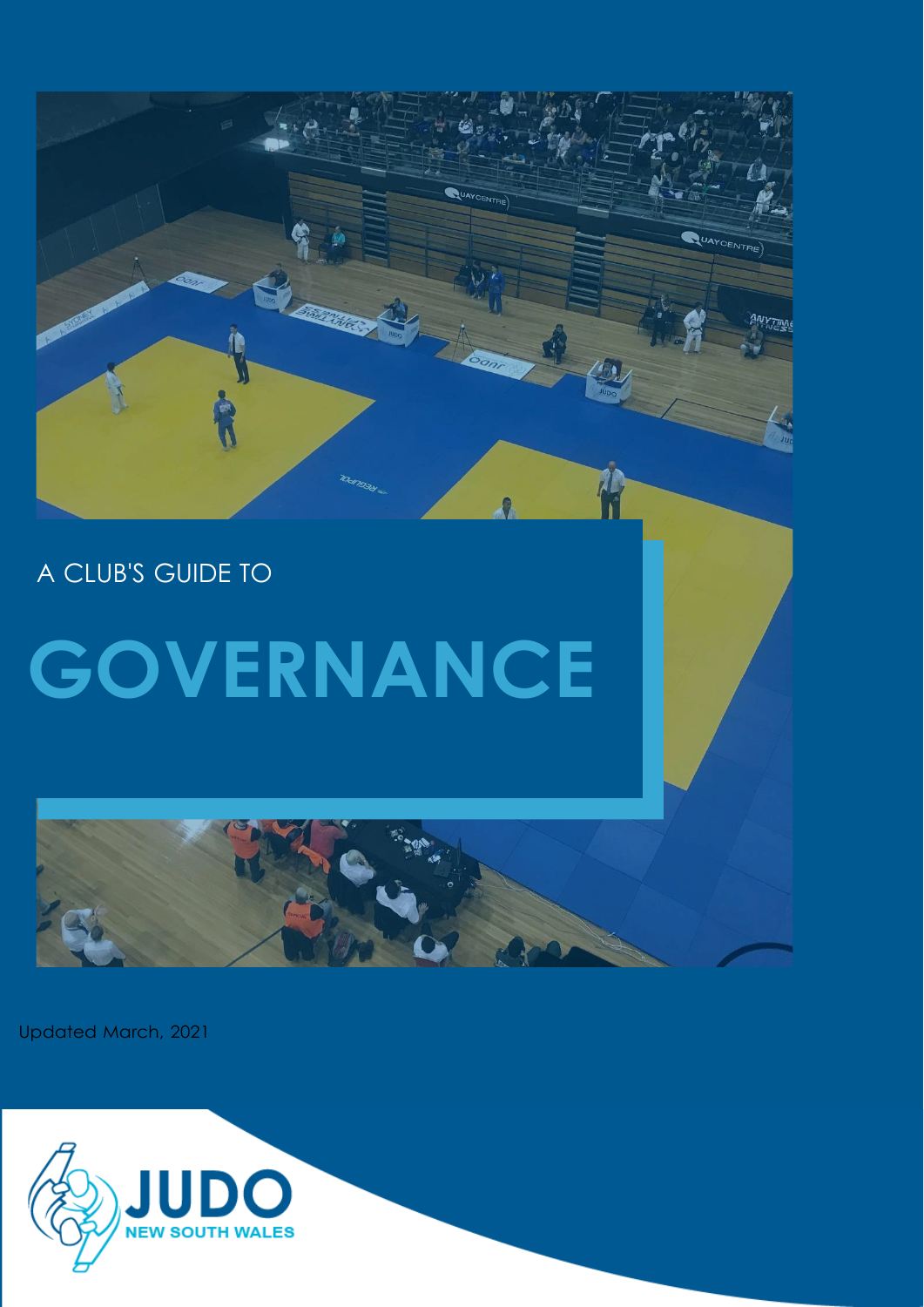## **Contents**

| WHAT IS INCORPORATION AND WHY IS IT IMPORTANT? 3         |  |
|----------------------------------------------------------|--|
|                                                          |  |
|                                                          |  |
| WHAT IS REQUIRED TO BECOME AN INCORPORATEDASSOCIATION? 4 |  |
|                                                          |  |
|                                                          |  |
| WHAT IS A CLUB COMMITTEEAND WHAT DO THEY DO?5            |  |
|                                                          |  |
|                                                          |  |
|                                                          |  |
|                                                          |  |
|                                                          |  |

![](_page_1_Picture_2.jpeg)

![](_page_1_Picture_3.jpeg)

![](_page_1_Picture_4.jpeg)

![](_page_1_Picture_5.jpeg)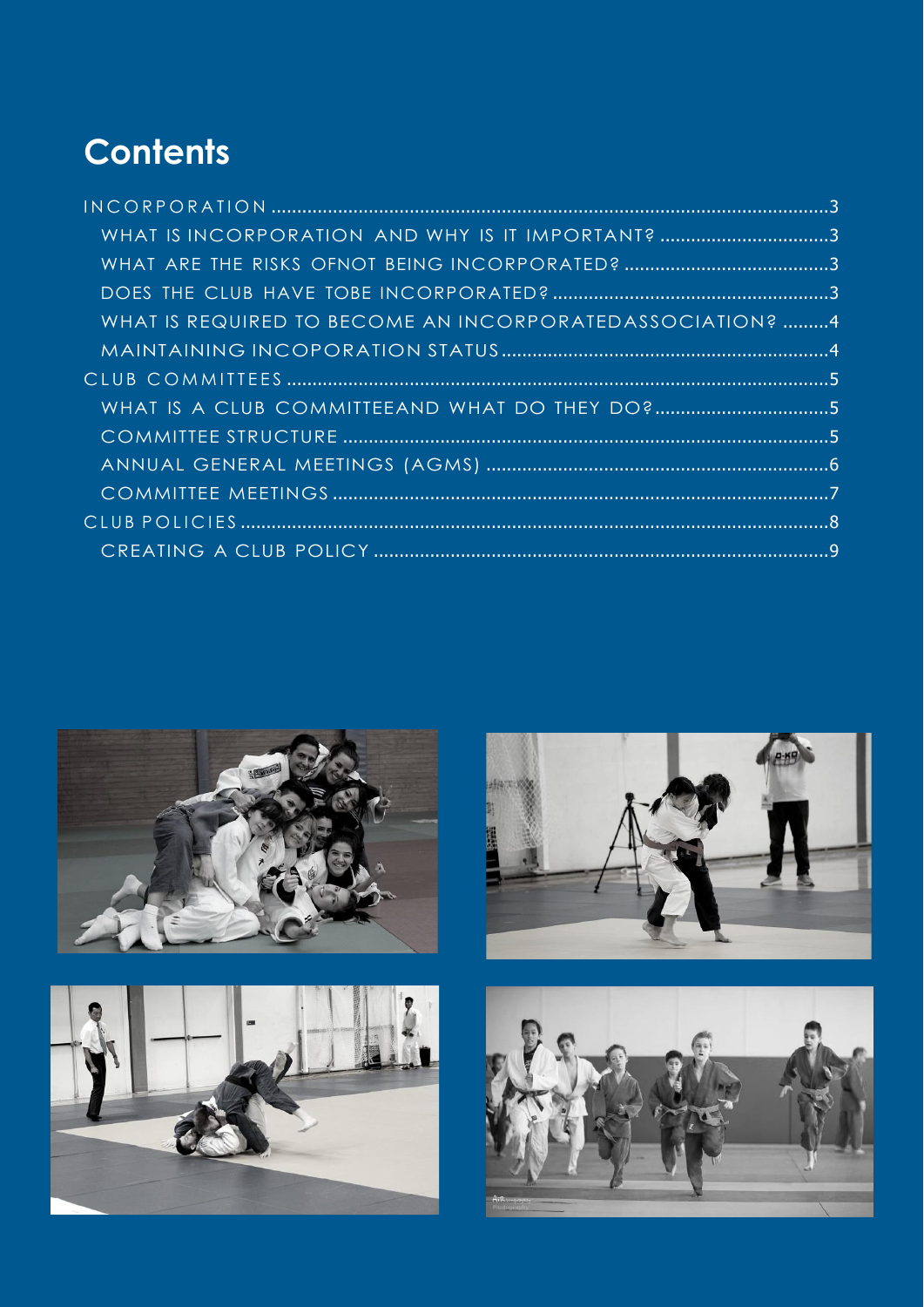## <span id="page-2-0"></span>**INCORPORATION**

### <span id="page-2-1"></span>WHAT IS INCORPORATION AND WHY IS IT IMPORTANT?

Incorporation means becoming a legally recognised body. Incorporation provides a club with a legal identity separate from its members, therefore relieving the members of the committee and the club from liability for authorisedacts of the club. It is a major protection for people running the club.

Club personnel cannot be sued or found personally liable for club debts. It also means the club can enter contracts in its own right or own property.

Many grant programs often exclude non-incorporated bodies meaning your club can miss out on important grants that become available to sports.

#### <span id="page-2-2"></span>WHAT ARE THE RISKS OF NOT BEING INCORPORATED?

As mentioned, if something goes wrong at the club, committee members may be held personally liable. This includes legal issues as well as financial issues.

There may also be difficulties in opening and transferring bank accounts, obtaining insurances, and gaining funding and sponsorship.

#### <span id="page-2-3"></span>DOES THE CLUB HAVE TO BE INCORPORATED?

While incorporation is not compulsory, it is strongly recommended by Judo NSW to incorporate your club.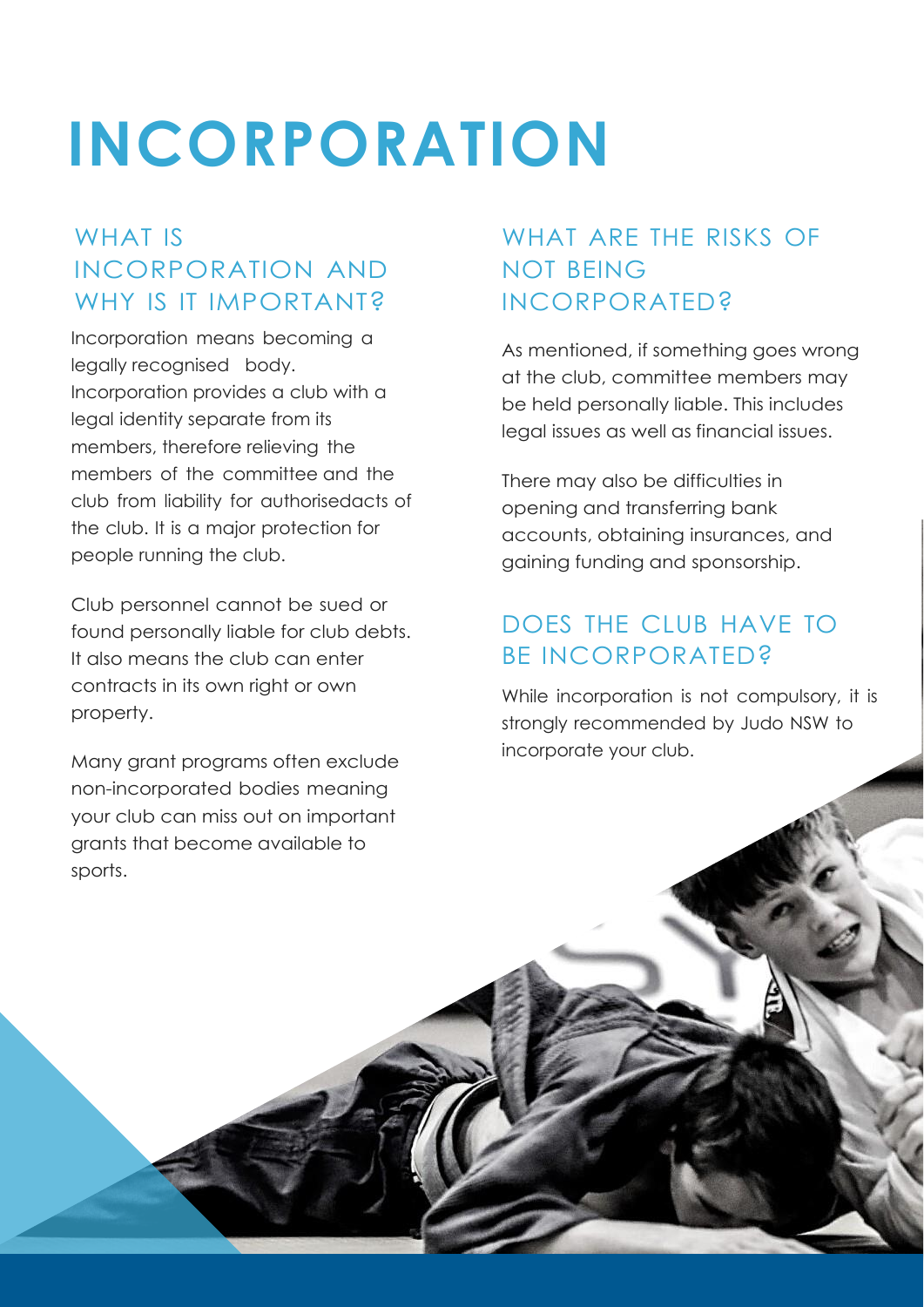### <span id="page-3-0"></span>WHAT IS REQUIRED TO BECOME AN INCORPORATED ASSOCIATION?

NSW Fair Trading governs the process of incorporation. There are 4 steps to incorporation:

- 1. Choose a name for the club.
- 2. Establish a Club Constitution it will detail the structure for how the association operates
- 3. Authorise an application for registration for the incorporated association -incorporated associations must have a minimum of 5 members
- 4. Apply for registration of the incorporated association

The requirements of each step may vary, depending on whether your club is just startingout or is already operating as an unincorporated body.

More information can be found on the NSW Fair Trading website - Starting an [Association.](https://www.fairtrading.nsw.gov.au/associations-and-co-operatives/associations/starting-an-association)

#### <span id="page-3-1"></span>MAINTAINING INCOPORATION STATUS

There are obligations to maintaining incorporation. Failure to comply may lead to the issue of a penalty notice, prosecution, or in some instances, cancellation of the association's incorporation status.

Incorporated associations must hold an **annual general meeting (AGM)** within 6 months of the close of the association's financial year or in a timeframe allowed by Fair Trading.

Associations are required to submit their financial statements for the previous financial year to the AGM.

Incorporated association also must appoint a **public officer**. A public officer will be an authorised signatory for the association. Committees must fill the position of public officer within 28 days of a vacancy and advise Fair Trading of the details of the appointment within 28 days of taking office.

Another obligation of incorporation states associations must **keep financial records** explaining their financial transactions and financial position. An association's reporting obligations is based on its status as either a Tier 1 (large) or Tier 2 (small) association.

More information can be found on the NSW Fair Trading website - Running an [Association](https://www.fairtrading.nsw.gov.au/associations-and-co-operatives/associations/running-an-association)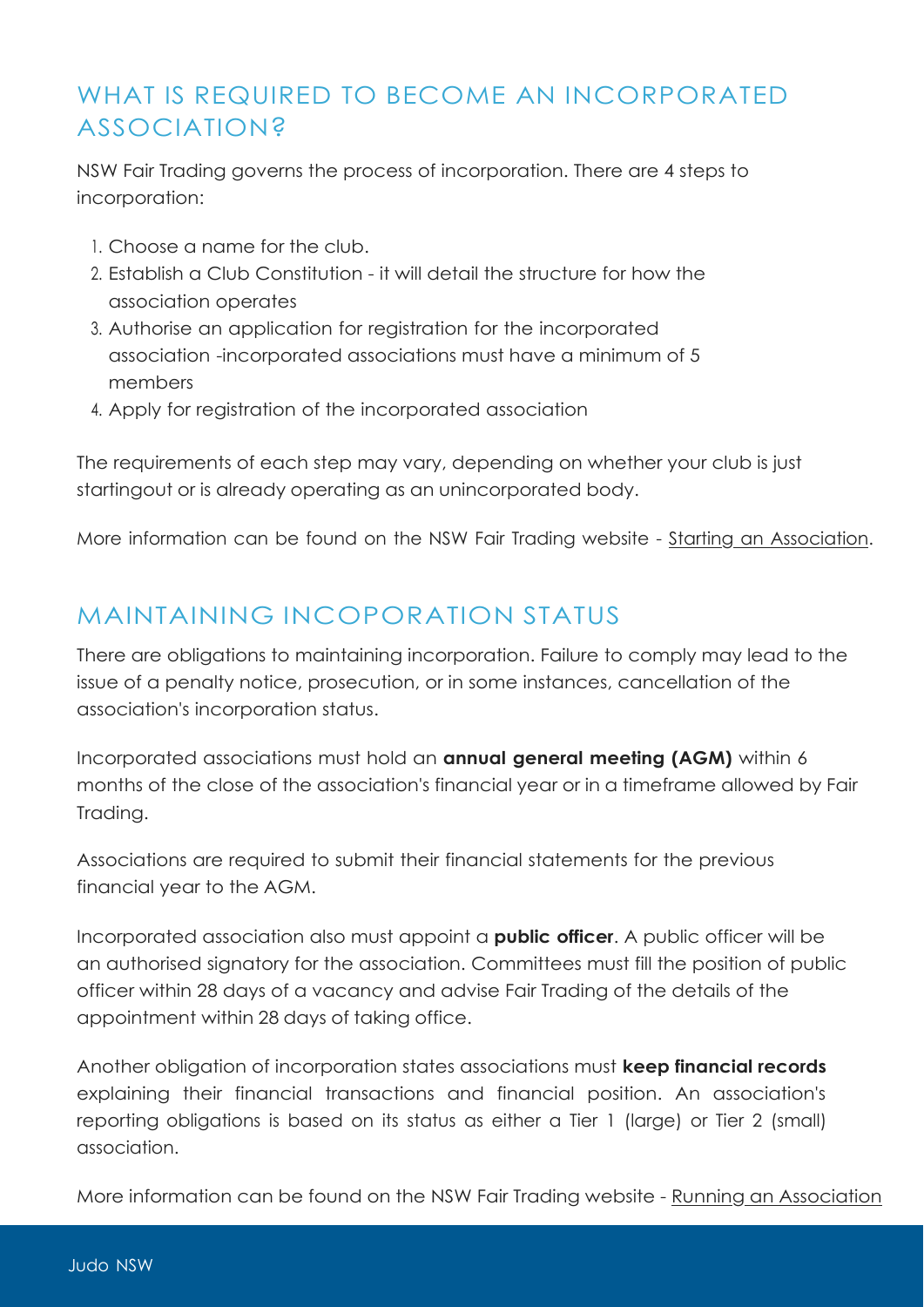## <span id="page-4-0"></span>**CLUB COMMITTEES**

### <span id="page-4-1"></span>WHAT IS A CLUB COMMITTEE AND WHAT DO THEY DO?

A committee is the group of people, elected according to the club's constitution, to run the club on behalf of it's members.

The committee is responsible for managing the club, in accordance with its constitution and the Associations Incorporation Act 2009.

A committee should operate as a team and work towards common goals and makes decisions on the behalf of the club. They ensure the club operates within the legal requirements and at best practices.

#### <span id="page-4-2"></span>COMMITTEE STRUCTURE

The size and structure of a committee will vary according to the size of your club. However, traditionally a committee consists of a chairperson/president, vice president, treasurer, and secretary. Other roles may include head coach, volunteer manager or operations manager.

Your club's constitution will also provide details of committee structure, service times and other important information.

The committee composition should reflect the mix of professional knowledge and experience that would be optimal. These may include business, accounting, legal, strategic, marketing, and others related to the club's activities.

![](_page_4_Picture_9.jpeg)

![](_page_4_Picture_10.jpeg)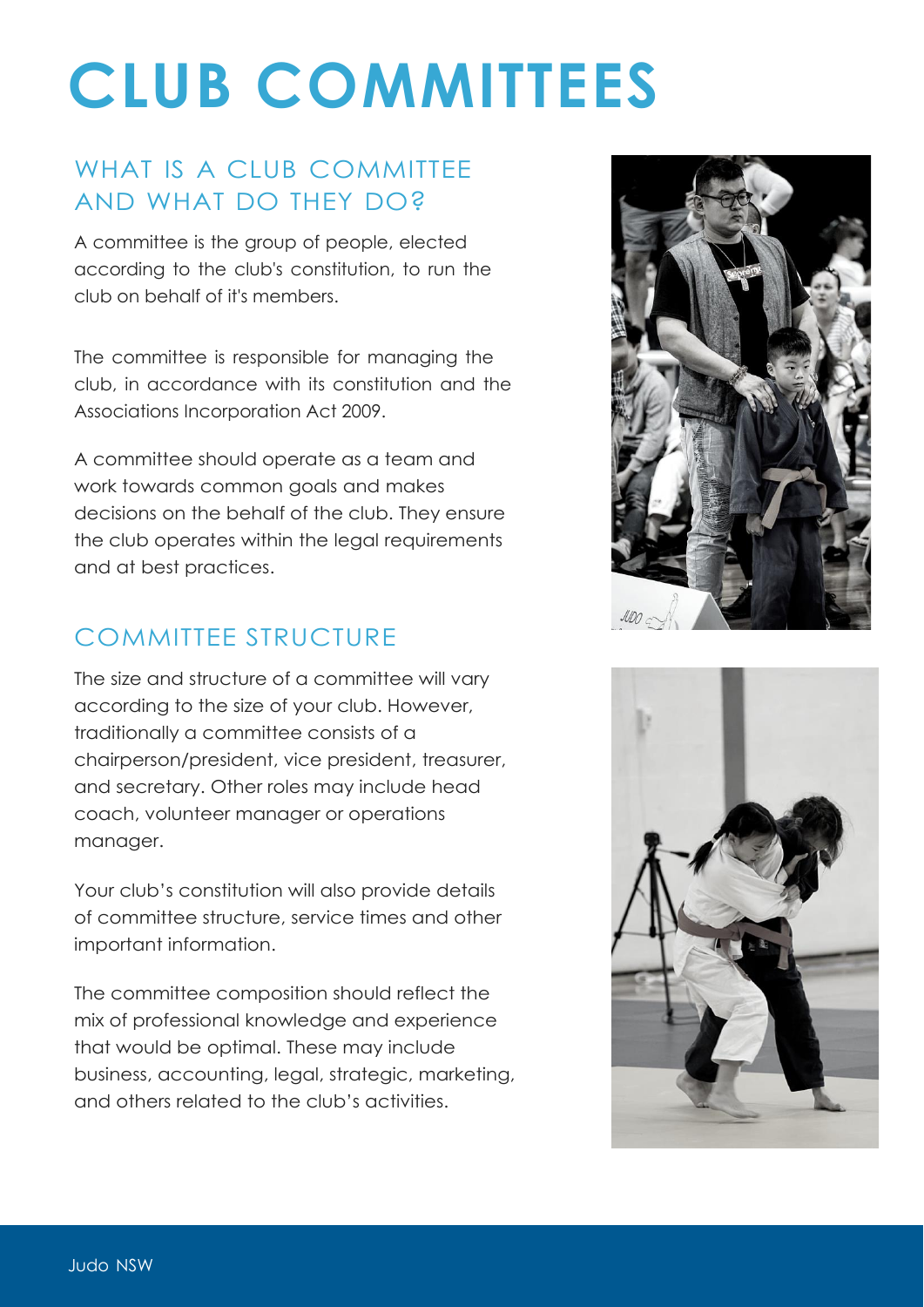### <span id="page-5-0"></span>ANNUAL GENERAL MEETINGS (AGMS)

An AGM is a meeting of the members of an incorporated association. A "member" is defined in a Club's Constitution. AGMs are convened to conduct business required under the relevant Act. This includes presenting the annual financial statements and other regular annual business, including electing committee members as may be required by the Club's Constitution.

For a newly incorporated Club, the first AGM must be held within 18 months after registration as an incorporated association. For all other incorporated Clubs, the AGM must be held within 6 months after the close of the Club's financial year or the period as stated in the club's constitution. A Club's Constitution must specify the manner of calling an AGM and the way notice of the AGM is to be given.

The business of an AGM is normally to:

- Confirm the minutes of the last AGM and of any special general meeting held since that meeting
- Receive from the committee, reports on the activities of the Club during the last financial year
- Elect or appoint office bearers and ordinary members of the committee (as determined by the association's constitution)
- Receive the Club's financial statements or reports (this must be done at the AGM)
- Conduct any other business of which notice has been given to the members

Documents need to be prepared before an AGM is to take place. This includes:

- AGM Agenda
- Minutes of the previous AGM
- Annual Financial
- Report President's / Chair's Annual Report
- Any special resolutions proposed

Within 1 month following the AGM the committee must lodge an annual summary with NSW Fair Trading. Failure to do so is a penalty under the Act and the Club is liable to penalty.

More information can be found on the [NSW Fair trading website -](https://www.fairtrading.nsw.gov.au/associations-and-co-operatives/associations/running-an-association/financial-reporting-requirements) Financial reporting [requirements.](https://www.fairtrading.nsw.gov.au/associations-and-co-operatives/associations/running-an-association/financial-reporting-requirements)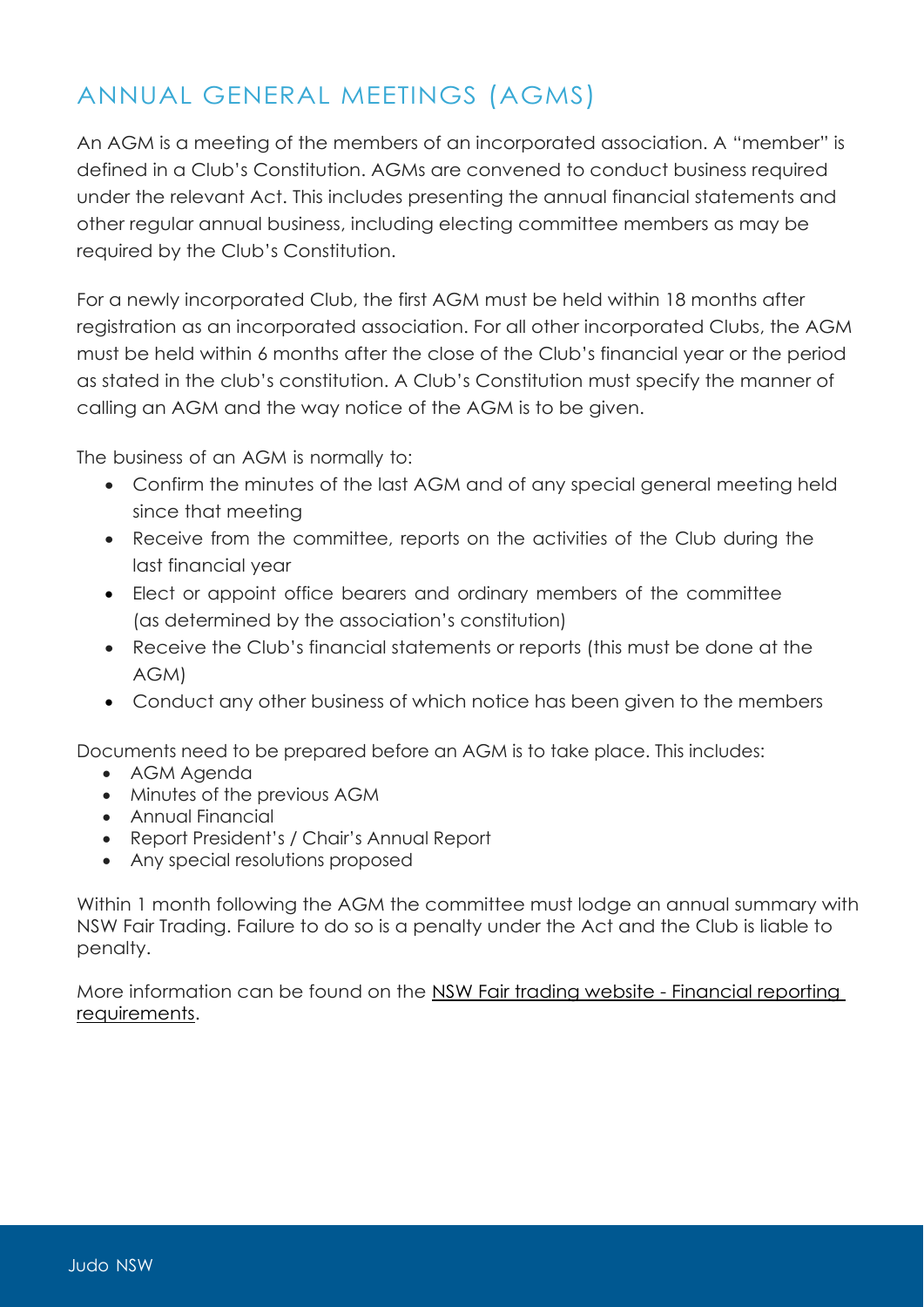#### <span id="page-6-0"></span>COMMITTEE MEETINGS

Club committee meetings are needed to **conduct important club business** but most importantly, they are required as per the club's constitution.

Club committee meeting should happen on a regular basis (or at least as often as the constitution states) to effectively manage club affairs, including:

- Important decision-making
- Reporting purposes
- Review and analysis
- Problem solving
- Discussions

**Notice** of each committee meeting must be given as per your club's constitution. Dates for committee meetings should be set well in advance. Unless the association's constitution says otherwise, only committee members are entitled to attend committee meetings but may invite relevant members and other persons to attend.

A **quorum** is the minimum number of committee members required to be present for the meeting to go ahead. The constitution must specify the quorum and the procedure to be followed if a quorum is not present.

An **agenda** for the meeting should be prepared and circulated to all attendees in advanceby the secretary with input from the president. An agenda is important as it provides direction, structure, and purpose.

**Minutes** of meetings must be kept in written or electronic form and is a record of the proceedings of the meeting. Minutes provide a summary of the decisions and actions decided in the meeting.

It is also good practice to establish **meeting rules**. The rules ensure the meetings are effective, relevant, and conducted respectfully. Rules should cover behaviours such as timekeeping; the use of laptops and phones; whether you can interrupt while someone is speaking, or only ask questions at the end; and so on.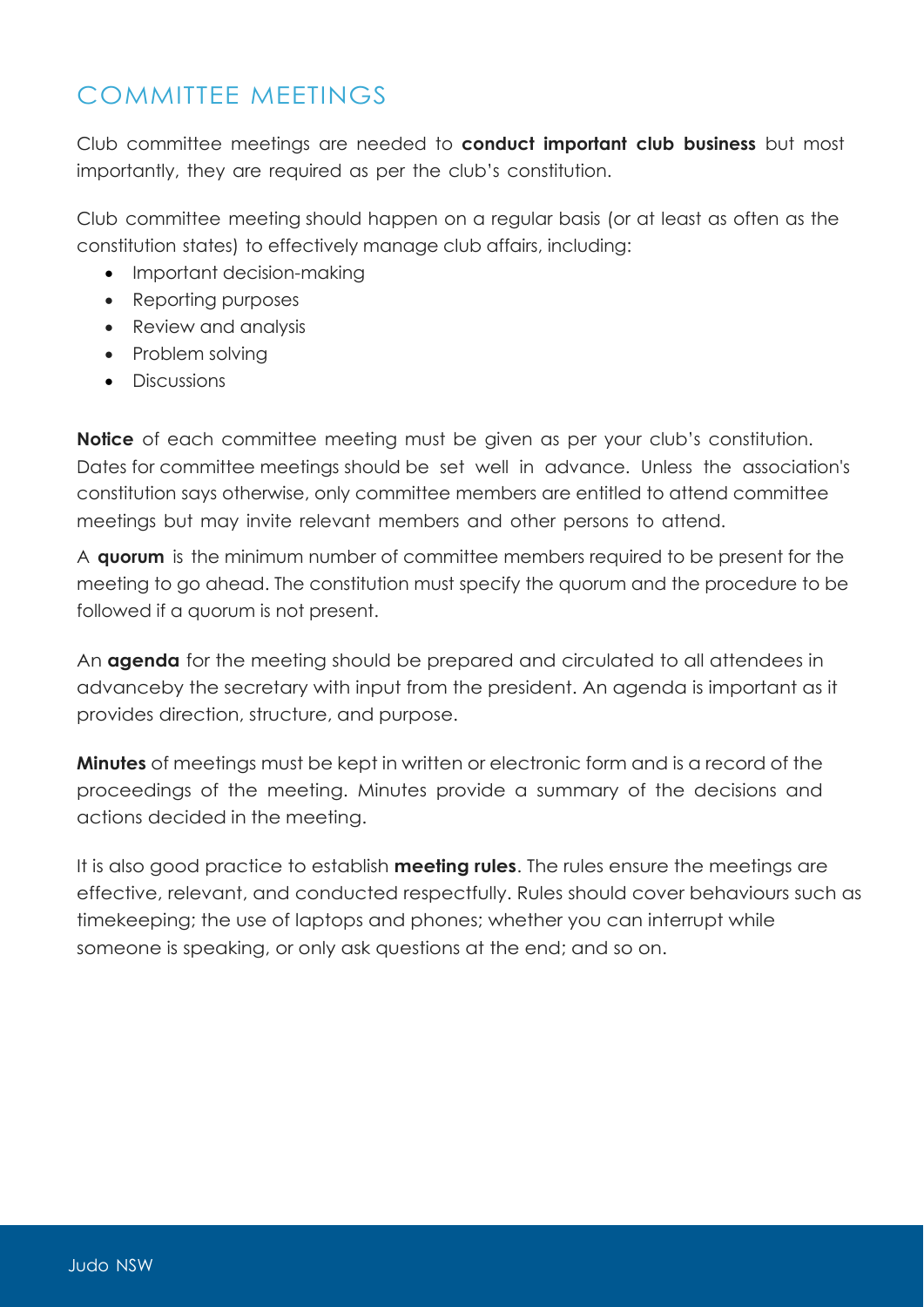<span id="page-7-0"></span>![](_page_7_Picture_0.jpeg)

OQUL

## **CLUB POLICIES**

Policies **formalise and document** the club's rules and procedures. Policies are important when a dispute or a controversial incident occurs.

Policies also provide a how-to guide for the committee and members and ensure consistency in club operations and dispute resolution.

Policies are also an important component to **succession planning** and **risk management**.

## WHAT POLICIES ARE IMPORTANT?

All policies are important as they add the smooth operation of your club.

Consider implementing the following policies at your club:

- Dispute resolution
- Financial delegation
- Committee procedures
- Code of Conduct
- Member protection
- Social media use
- Conducting meetings
- Child safety
- Policy review